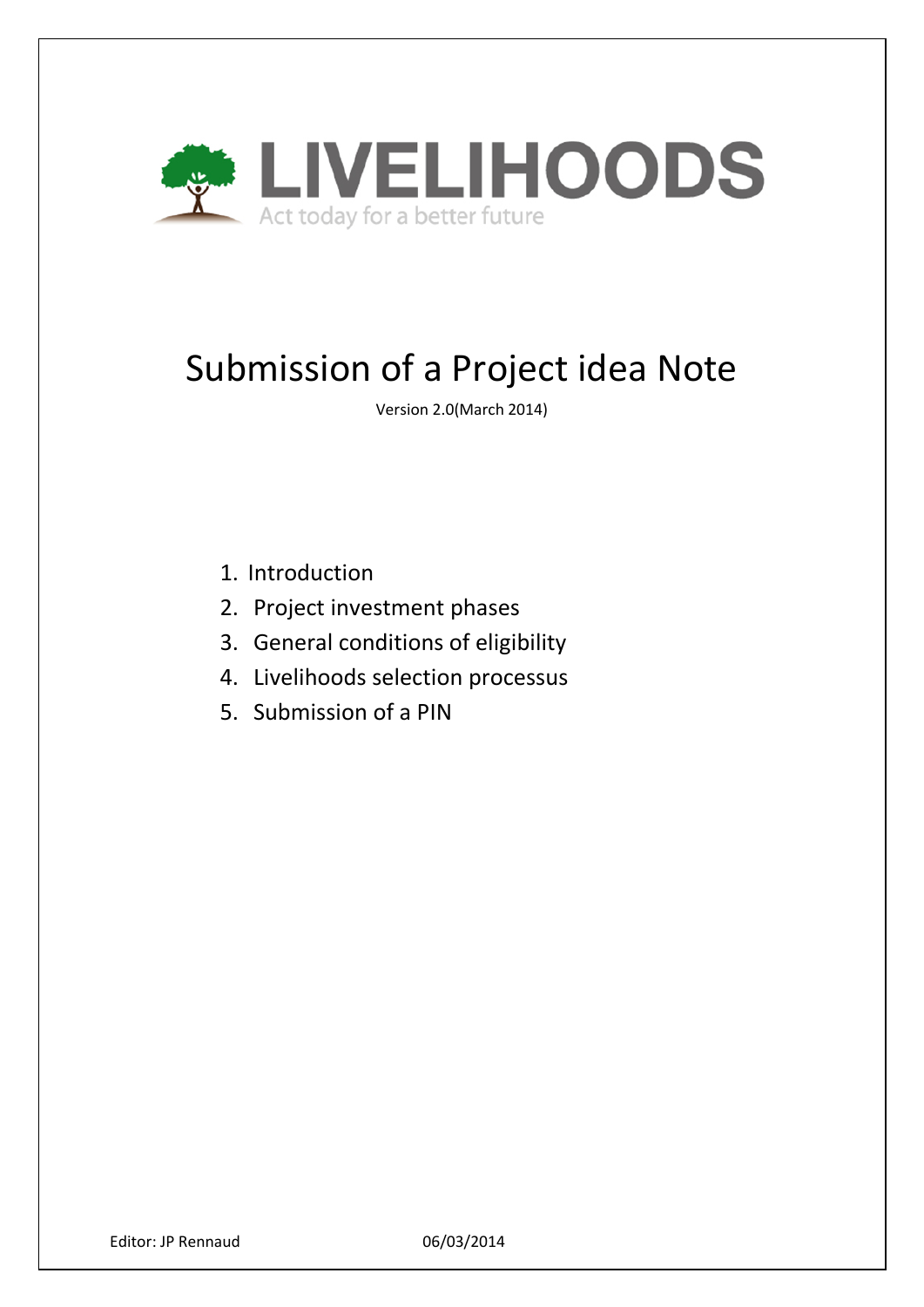# **1. Introduction**

Livelihoods Fund consists of 9 European investors from the private sector (Danone, Crédit Agricole, Schneider Electric, Hermès International, SAP, La Poste, Firmenich, Caisse des Dépôts Climat, Voyageurs du Monde) with a total size of €34m. To date, the Fund has invested in 6 large-scale carbone projects in reforestation, agroforestry and rural energy in Senegal, India, Indonesia, Kenya and Guatemala. The investments have resulted in the plantation of 150 million trees spanning 30,000 hectares with a positive impact on the revenues of more than 1,000,000 farmers and their families. The projects will result in the generation of nearly 8m carbon offsets that will be distributed among the investors.

The Livelihoods Fund aims to invest new projects to preserve and restore ecosystems that are crucial to the carbon cycle and food securities for the communities, in various locations .

Livelihoods projects are also intended to benefit local community farmers. Restoration and/or conservation will not only generate carbon benefits for the Livelihoods Fund, but will also secure ecosystem goods and services, which are essential for the livelihoods of the communities who live in these areas. The local communities will be offered the opportunity to become involved with conservation, sustainable agriculture management and ecosystem rebuilding operations.

In this respect, the Livelihoods Fund finances upfront a range of different activities including programs and activities developed by the Fund itself and programs and activities during 20years which are in line with the partnership's stated mission and objectives. Initial capital is entrusted to a local project developer who runs projects with small-holder farmers.

Importantly, the restoration and conservation programs financed by Livelihoods Fund must, once up and running, be ready to withstand scrutiny from one of the standards recognized by the international carbon offsetting community.

Livelihoods Venture as Livelihoods Fund advisor will select projects that are able to deliver carbon offsets and positive social and environmental impact while simultaneously providing revenue-generating goods and services. All projects aim at creating a symbiotic coalition among off-takers, local farmer communities and local authorities. The contribution of each of them under aligned targets (funding, labor, land, expertise, payments) is the key lever for project success.

Finally, Livelihoods-eligible projects should be financially sustainable. In other words, they must demonstrate that they are likely to provide an adequate flow of funds for project implementation and to achieve the anticipated climate, community and wetland impacts over the long-term.

# **2 .Project investment phases**

Project investment is divided into three main phases and endorsed by Livelihoods' investment decision body:

- i) **Origination / preparation**: this phase is completed when (i) the project is selected, (ii) the community recognizes the role of the project developer and understands its duties and benefits under the project, (iii) the project scenario is understood and agreed by all parties and (iv) the project realization budget is fully secured .
- ii) **Investment decision**: the Livelihoods Investment Committee may either: approve the project proposal, request modifications, or refuse it. Furthermore, the committee has the prerogative to call a meeting at any point in time to examine a particular aspect of an ongoing project.
- iii) **Investment phase**: the investment phase is staircase-shaped. The first investment round is limited as a means to confirm the investment strategy while maintaining risks at a minimum level. The subsequent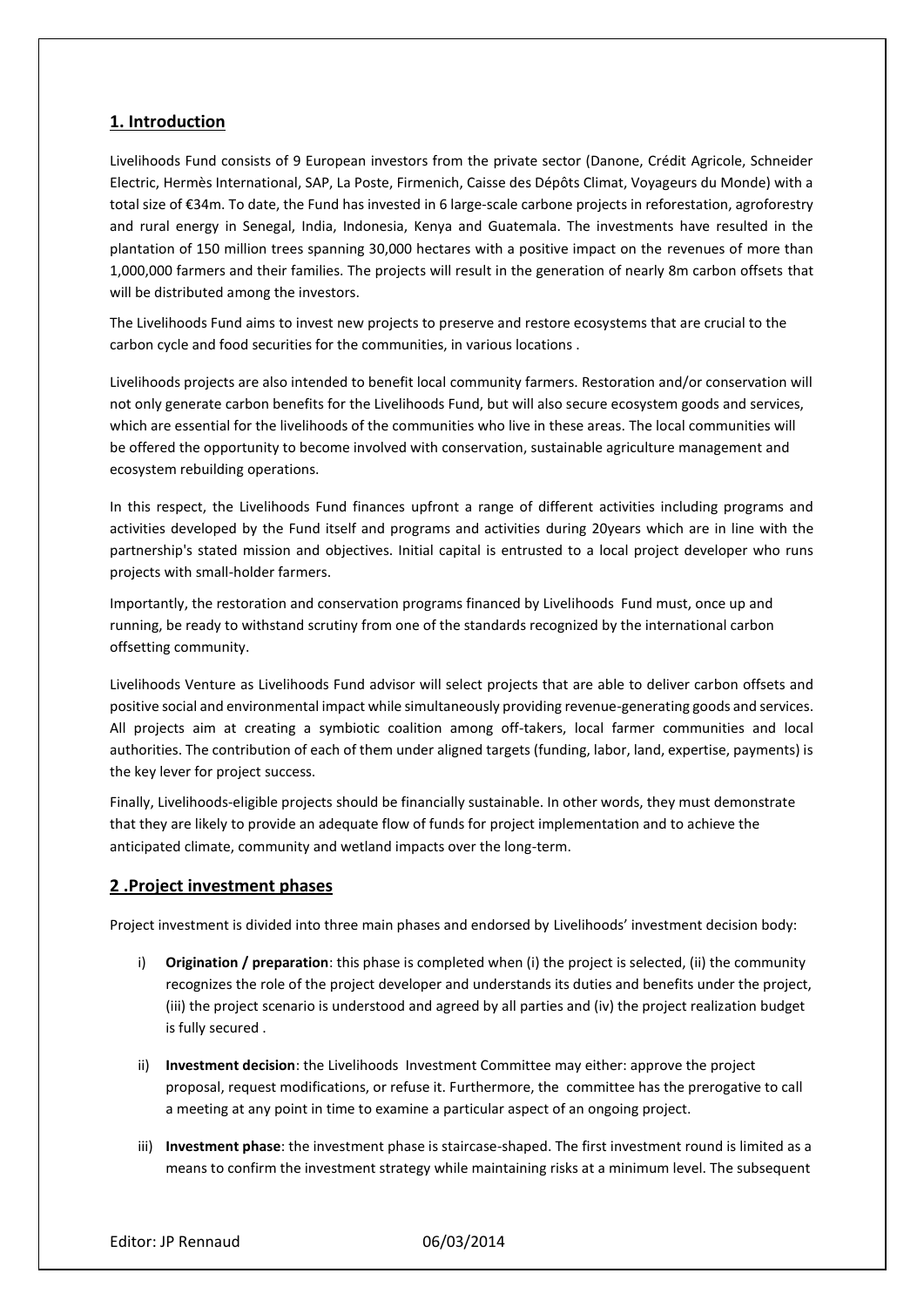rounds are larger, once the process is proven under control by the project manager and local communities. All investment rounds are split into several portions that correspond to specific milestones. The money is only released once each milestone has been reached.

iv) **Monitoring and results-measurement phase**: at this point, the project starts a new phase in which its results and outcomes are carefully monitored and measured. The measurements are then compared to the baseline and other targets and serve as the basis for payments by the off-takers.

# **3. General conditions of eligibility of a project**

Livelihoods is calling for investments in large scale ecosystem restoration or conservation projects which deliver tangible socio-economic benefits for poor farmers, and generate a significant amount of certified carbon credits for Livelihoods investors

### **3.1 The following main criteria are essential regarding the impact of the project**

| <b>Sustainability on soil</b><br>and agroforestry<br><b>practices</b> | Well-managed land-use and implementation of sustainable agroforestry practices will be set to<br>create opportunities for local communities on<br>-training, capacity and institutional building, transfer of techniques and tools to upgrade human capital<br>and resilience.<br>-production models to improve yields of both food and cash crops with positive effects on food security<br>and economic activity.                                                                                                                                                                                                                                                                        |
|-----------------------------------------------------------------------|--------------------------------------------------------------------------------------------------------------------------------------------------------------------------------------------------------------------------------------------------------------------------------------------------------------------------------------------------------------------------------------------------------------------------------------------------------------------------------------------------------------------------------------------------------------------------------------------------------------------------------------------------------------------------------------------|
| <b>Environmental</b><br>impact on a<br>watershed                      | The restored ecosystem is recognized by water users as necessary to maintain, to develop local<br>activities in favor of water availability and/or quality of water<br>The restored ecosystem brings a positive impact on the environment and on the biodiversity<br>i)<br>taking into consideration standard of the UICN and the Convention of RAMSAR, and main<br>international standards (see references sources)<br>The projects will always have a net positive environmental impact (biodiversity, forest cover<br>ii)<br>protection, fight against desertification, soil erosion etc) that will be "purchased "by local or<br>international agencies, nature trusts or foundations; |
| <b>Improvement of the</b><br>life of the farmers                      | The project has to be driven as broad impacted community-based farming project.<br>The specific challenges to investing in small-holder agriculture: aggregating communities of thousands<br>of farmers, properly assessing and mitigating local specific risks, structuring and implementing large<br>scale projects, carrying out results-based program measurement, securing long-term management of<br>the projects and aligning the objectives of all stakeholders and off-takers.                                                                                                                                                                                                    |
| <b>Generating added</b><br>value                                      | The project create jobs and value in rural area as well as conditions for improved nutrition, gender<br>equality and overall poverty reduction. Marketable externalities can be generated by the project<br>primarily focus on producing food and agricultural goods capable of attracting off-taker payments                                                                                                                                                                                                                                                                                                                                                                              |
| <b>Result driven project</b>                                          | This projects is guided by a cost and results-driven management approach                                                                                                                                                                                                                                                                                                                                                                                                                                                                                                                                                                                                                   |
| <b>Partnership</b><br><b>Cofinancing</b>                              | The project will provide credible and affordable operational solutions for private and public off-takers<br>interested in cofinancing or purchasing the externalities, goods and services generated by the projects<br>or improving their operations and fulfilling their core objectives.                                                                                                                                                                                                                                                                                                                                                                                                 |
| <b>Geography</b>                                                      | The project has to be driven in poor farmers areas and priority will be given to African countries                                                                                                                                                                                                                                                                                                                                                                                                                                                                                                                                                                                         |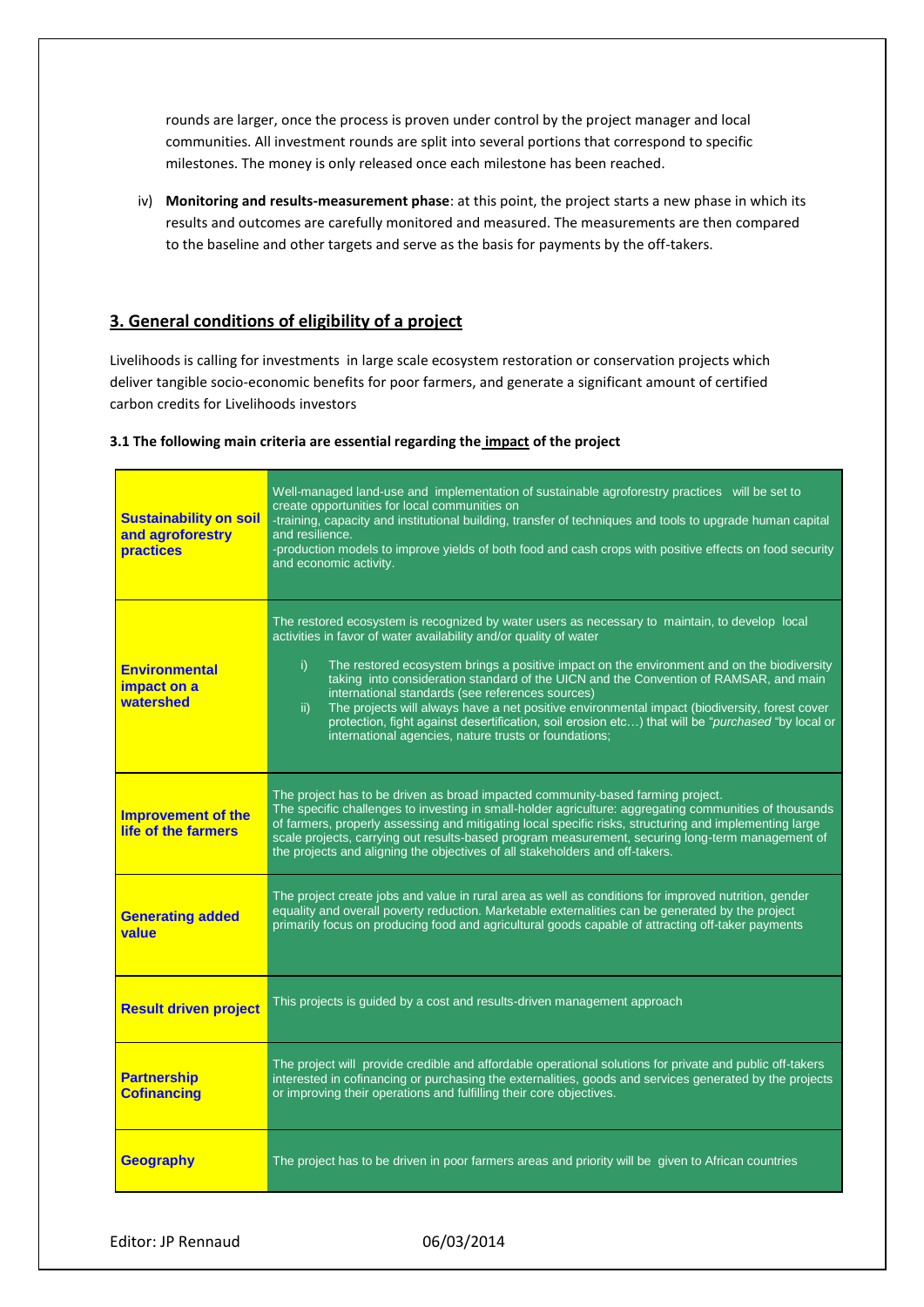# **3.2 The Carbone criteria below are essential regarding the choice of the project:**

| <b>Additionality</b> | The recourse to the Livelihoods financing is accessible if, and only if, this financing makes the<br>project possible, despite this financing the project could not be carried out.<br>That it is in financial term: Livelihoods cannot finance actions a posteriori<br>That it either ecological term: Livelihoods cannot engage a restoration which would take place in any<br>case by natural regeneration. |
|----------------------|----------------------------------------------------------------------------------------------------------------------------------------------------------------------------------------------------------------------------------------------------------------------------------------------------------------------------------------------------------------------------------------------------------------|
| <b>Biodiversity</b>  | The restored ecosystem is recognized by the local communities as necessary to maintain,<br>to develop their local activities in favor of food security.<br>The restored ecosystem brings a positive impact on the environment and on the biodiversity taking<br>into consideration standard of the UICN and the Convention of RAMSAR, and main international<br>standards (see references sources)             |
| <b>Methodologies</b> | The eligible activities to the Livelihoods financing correspond ing mainly to replantation of forest<br>and land ecosystems on soil previously degraded either with an overexploitation of surfaces<br>(pastoralism, crops) and natural erosions natural or of the rural energy activities.<br>All these activities being covered by approved methodologies CDM and/or VCS.                                    |
| <b>Anteriority</b>   | The case of restoration of a forest or a forest ecosystem, this one had to be realized on deforested<br>plots before 2000                                                                                                                                                                                                                                                                                      |
| <b>Sizing</b>        | Because of the fixed costs related to the carbon registration and the validation, the agro-forests<br>projects require in 3 years period a minimum surface of 3000-5000ha (according to the biomass<br>generated by the protocol of restoration) and of 100.000 units installed for rural energy                                                                                                               |
| <b>Land usage</b>    | It's needed to identify the owner of carbon credits, and if the owner can reassign these credits as a<br>counterpart of the upfront financing of Livelihoods taking in an account that the whole benefits<br>coming from the activities of restoration of the ecosystems belong to the communities.                                                                                                            |

# **3.3 The following criteria are required concerning the choice of the project developer:**

| <b>Processability</b> | A pilot project is already implemented and makes it possible to qualify the capacity of mobilization<br>and intervention of the project developer close to the communities. The pilot project made it<br>possible to establish a process (technical and organizational sequences) potentially scalable. |
|-----------------------|---------------------------------------------------------------------------------------------------------------------------------------------------------------------------------------------------------------------------------------------------------------------------------------------------------|
| <b>Background</b>     | The project developer has already experiences, competences and networks of intervention<br>supporting to the development of its activity either in the field of the Nature conservation, or in the<br>economic development of the rural activities.                                                     |
| <b>Temporality</b>    | Project actors commit themselves over the duration fixed by methodologies (10 years for the<br>energy projects - 20 years for the other projects) bringing means for maintaining and monitoring of<br>the ecosystems                                                                                    |
| <b>National Size</b>  | The project developer is well recognized at the national level of its activities and benefits of an<br>effective network for intervention (political, administrative, scientific)                                                                                                                       |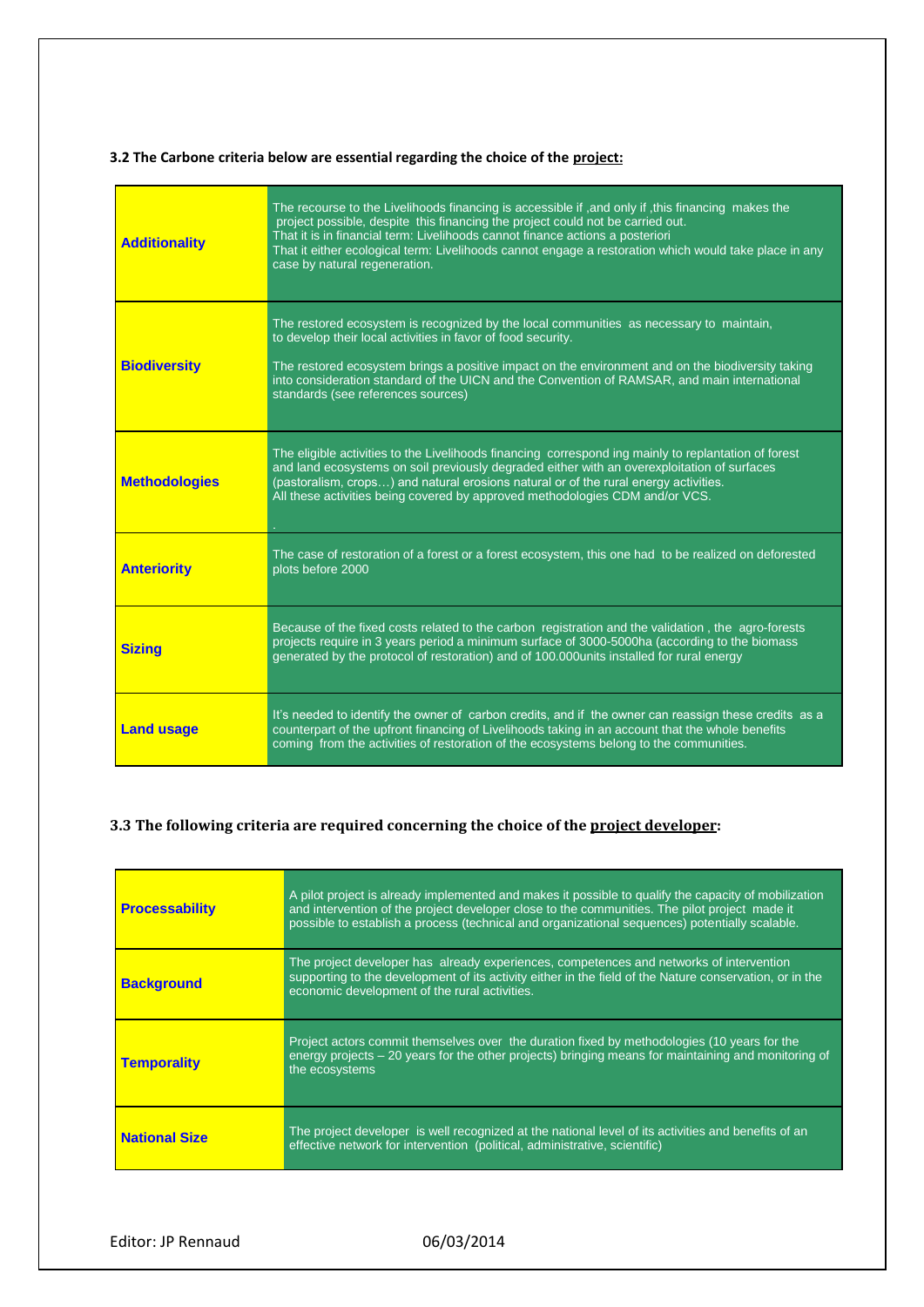| <b>Commitment</b>          | The quality of the leaders of the organization (mobilization, structuring) is well recognized and<br>they can share a medium-term vision of their project                                                         |
|----------------------------|-------------------------------------------------------------------------------------------------------------------------------------------------------------------------------------------------------------------|
| <b>Potentiality</b>        | The project developer and its organization have the capacity to grow in a period of $2 - 3$ years<br>to be autonomous to implement by themselves high scale projects of the dimension required by<br>Livelihood.  |
| <b>Financial Viability</b> | Because of financial governance of the majority of the eligible organizations (not-profit<br>organizations), the organization must be solvable and provide the 3 years proof of financial<br>balanced assessment. |

# **4. The Livelihoods selection process**

The project selection process includes the following steps.

Step 1: Submission of project idea notes

The Livelihoods Fund will accept a carbon Project Idea Notes (PIN) either in response to a call for proposals or by invitation.

**E** Step 2: Review of project ideas

Each project idea note will be reviewed with respect to the eligibility criteria described in chapter 2 and submit recommendations by Livelihoods Venture.

Step 3: Approval of project ideas : detailed project plan

Based on this review, Livelihoods Venture will propose to the Livelihoods Investment Committee on whether to approve a project idea and to support, as appropriate, a set of actions required to develop a detailed project plan.

Step 4: Due diligence

Approved project ideas will then be subject to a rigorous due diligence review organized by livelihoods Venture including a site visit, consultations with relevant stakeholders and risk assessment (see procedure "25. Livelihood risk assessment tool"),and a detailed project plan will be set.

Step 5: Submission of a detailed project plan

The detailed project plan will be submitted to the livelihoods investment committee for its approval, including:

-an executive summary

-the detailed business plan (provisional profit and loss account, projected treasury flows, risk analysis)

- Status and financial accounts of the project developer

-A technical and environmental expertise report

-Permits and/our licenses needed for the project development (land property, carbon credits cession..)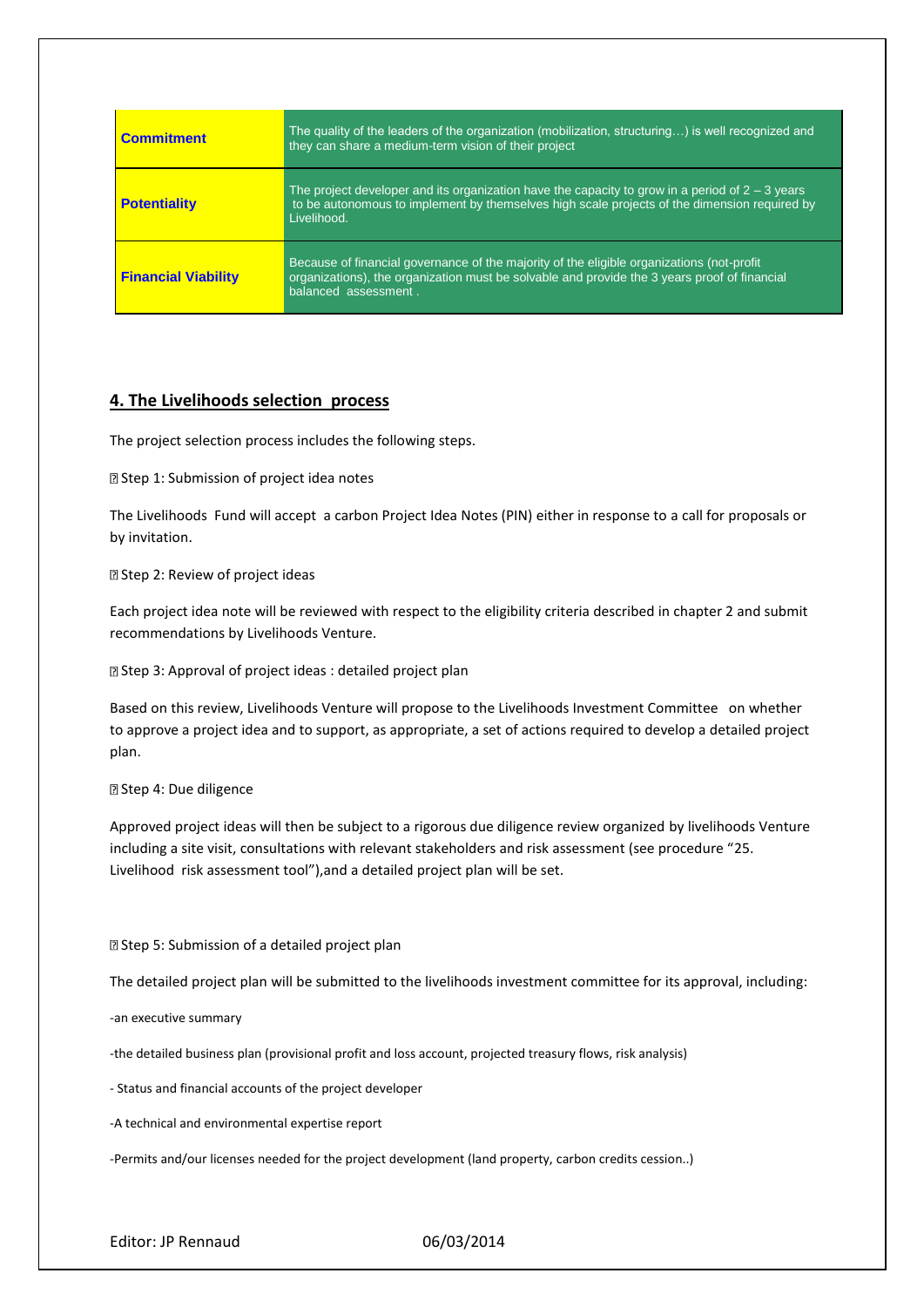Step 6: Project implementation contract

Based on the detailed project plan, a project implementation contract will then be agreed between the project proponent and the Livelihoods Fund. This plan will include monitoring and evaluation of the project as required by the carbon markets.

# **5. Submission of a PIN**

Please submit a PIN in confidence to:

JP Rennaud

Livelihoods Venture

jprennaud@livelihoods-venture.com

+33 646315869

This section provides general guidance for the preparation of a Livelihoods carbon Project Idea Note (PIN) for consideration by the Livelihoods Fund. On the basis of the PIN, project proponents may be invited, and receive financial or technical support, to develop a detailed project plan.

The PIN should be no longer than 3pages in length and include the following sections:

### **1) WHO - Details of the project proponent(s)**

- a) Contact details
- b) Summary information on the organization and organization structure
- c) Overview of relevant expertise and experience
- d) Short description of other project partners, if any

### **2) WHERE – Location and description of the ecosystem**

- a) Type of ecosystem/watershed
- b) Location and size
- c) Current legal status of lands and ownership
- d) Current management and use of lands
- e) Ecosystem stakeholders